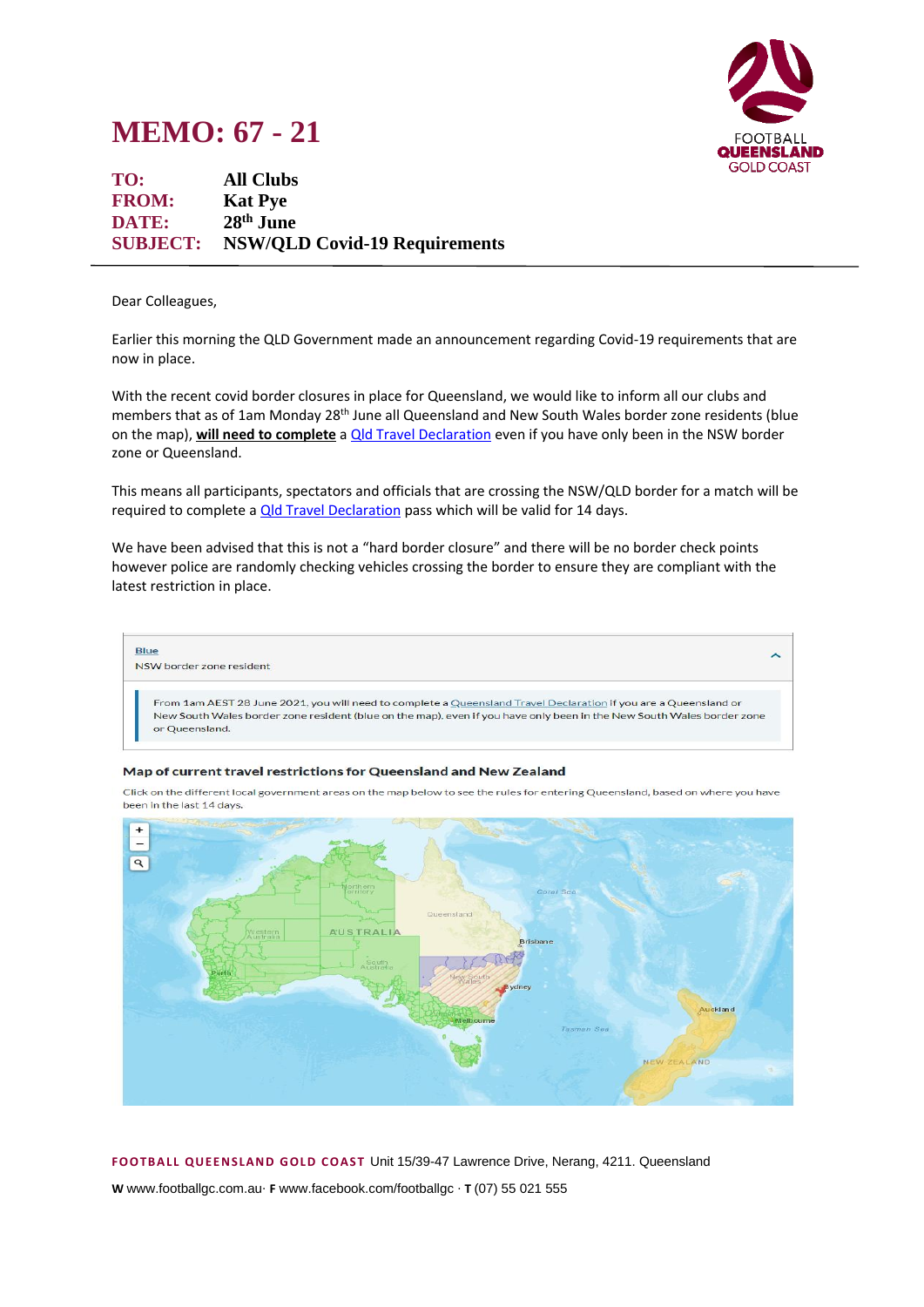

## Map of current travel restrictions for Queensland and New Zealand

Click on the different local government areas on the map below to see the rules for entering Queensland, based on where you have been in the last 14 days.



Further to the above border pass requirement NSW and QLD currently have different restrictions in place that all teams must be aware of.

If your match is to be played in NSW you will need to adhere to the NSW government requirements:

- Community football can continue under COVID-19 safe conditions
- Individuals who attend matches are required to adhere to the specified socially distance minimum of 1.5m between each person
- Anyone attending football matches or training must wear a mask'
- Clubs are not expected to supply masks for people who attend the club venue
- People may remove their mask only for strenuous physical exercise (e.g warm up, train, play or referee)
- People may remove their mask to eat or drink
- Masks must be warn at all other times including spectators, coaches, managers, substitutes etc.
- People who have been in the Greater Sydney region (including the Blue Mountains, Central Coast and Wollongong) on or after June 21 2021 should follow the stay-at-home orders for a period of 14 days after they left Greater Sydney
- It is important that each member club does what it can reasonably do to highlight the conditions that apply. A gentle request should be made for any person who is not wearing a mask to do so. And if they refuse, they should be politely asked to leave the venue.

If your match is played in Qld you will need to adhere to the QLD government requirements:

- Community football can continue under COVID-19 safe conditions
- Individuals who attend matches are required to adhere to the specified socially distance minimum of 1.5m between each person